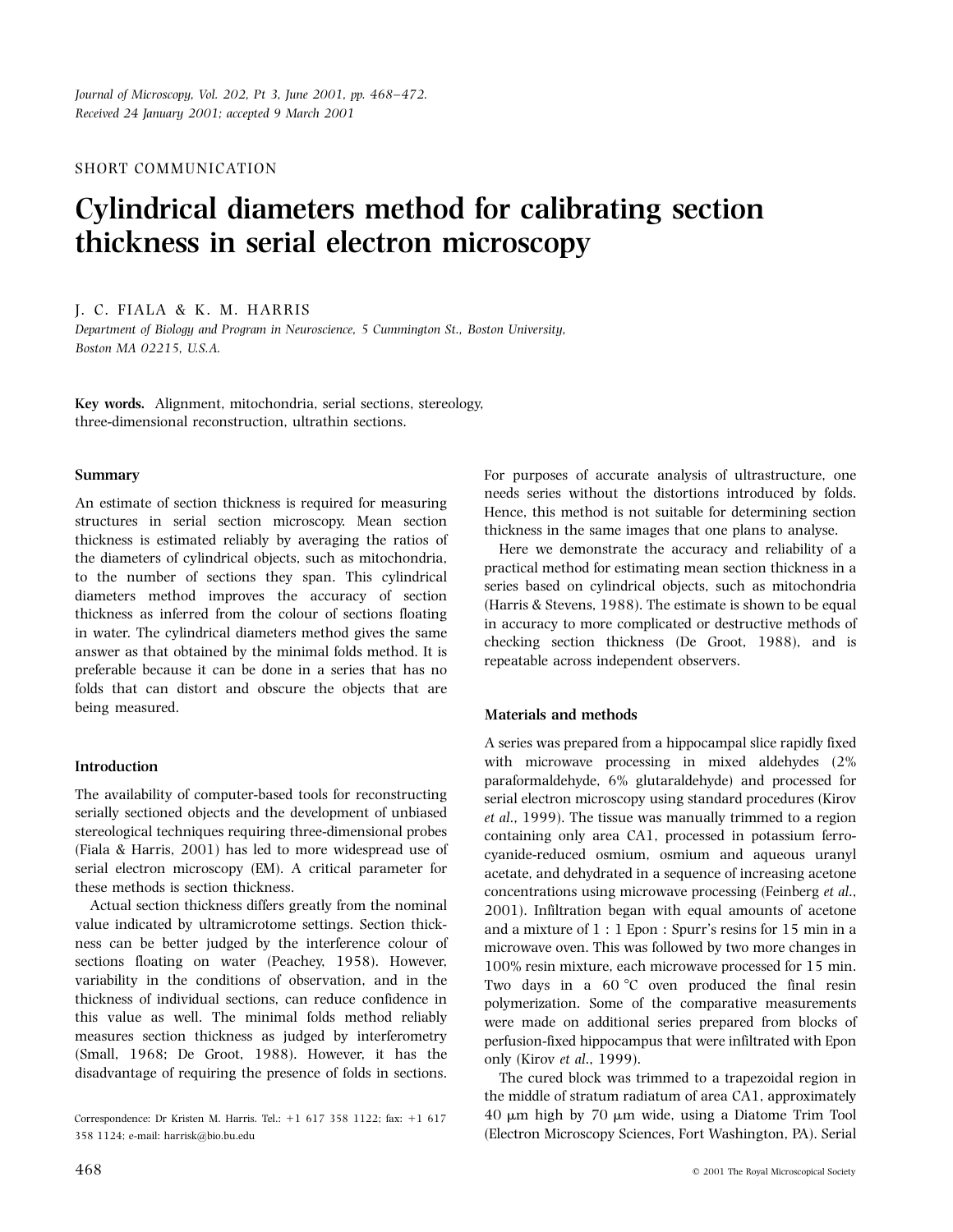sections were obtained on a Reichert Ultracut S ultramicrotome (Leica Inc., Allendale, NJ) at grey to silver colouring (nominally 50 nm). Ribbons of  $17-27$  serial sections were mounted on Pioloform-coated Synaptek slot grids (Ted Pella Inc., Redding, CA) and stained with saturated ethanolic uranyl acetate and Reynold's lead citrate, for 5 min each.

Grids were loaded into grid cassettes (Advanced Microscopy Techniques, Danvers, MA) and stored in numbered gelatin capsules (Ernest Fullam Inc., Latham, NY). A grid cassette was mounted in a rotating holder to obtain consistent orientation of sections on the grid, and across adjacent grids during photography on the JEOL 1200EX electron microscope (JEOL, Peabody, MA). The series was photographed at  $10\,000\times$  magnification. A diffraction grating replica grid  $(0.463 \mu m)$  per square, Ernest Fullam Inc.) was photographed at the same magnification as the series for calibration.

The calibration grid and serial section negatives were scanned at 1000 dpi using a SprintScan45 film scanner (Polaroid, Cambridge, MA). Digitized images were aligned using sEM Align software (http://synapses. bu.edu/), and the final magnification expressed in pixels per µm was determined from the calibration grid (Fiala & Harris, 2001). Measurements were made on the computer using IGL Trace software (http://synapses. bu.edu/). Computer-assisted alignment of sections is convenient but not required, as the same methods were applied successfully to undigitized series of photographic prints.

### Minimal folds method

One commonly used method for estimating section thickness is measuring the width of minimal folds in the sections (Small, 1968). The thinnest fold occurs when a section adheres to itself in a low ridge (Fig. 1). Section thickness is half the measured width of this ridge.

### Cylindrical diameters method

A cylinder sectioned longitudinally has its diameter appear in the series in two directions (Fig. 2). In the section passing through the middle of the cylinder, the diameter can be measured in the plane of the section. The diameter also extends perpendicular to the plane of sectioning, causing the cylinder to appear across several sections. By counting the number of sections in which the cylinder appears, section thickness can be estimated as the ratio of the diameter to the number of sections. In the case of biological ultrastructure, cylindrical objects such as mitochondria are often sectioned longitudinally in a typical series. By measuring the diameters  $(d_i)$  for N mitochondria distributed evenly throughout the series, and counting the number of



Fig. 1. Minimal fold on an ultrathin section. The fold width is twice the section thickness where indicated (arrows).

sections  $(s_i)$  each mitochondrion spans, multiple independent estimates of section thickness are obtained:

$$
t_i = \frac{d_i}{s_i}, \qquad \text{for} \quad i = 1..N
$$

The mean section thickness  $(t)$  for the series is thus:

$$
\overline{t} = \frac{1}{N} \sum \frac{d_i}{s_i}
$$



Fig. 2. A cylinder sectioned longitudinally by serial sections. The cylinder appears in five sections. The diameter can be measured directly in section 3 (arrows).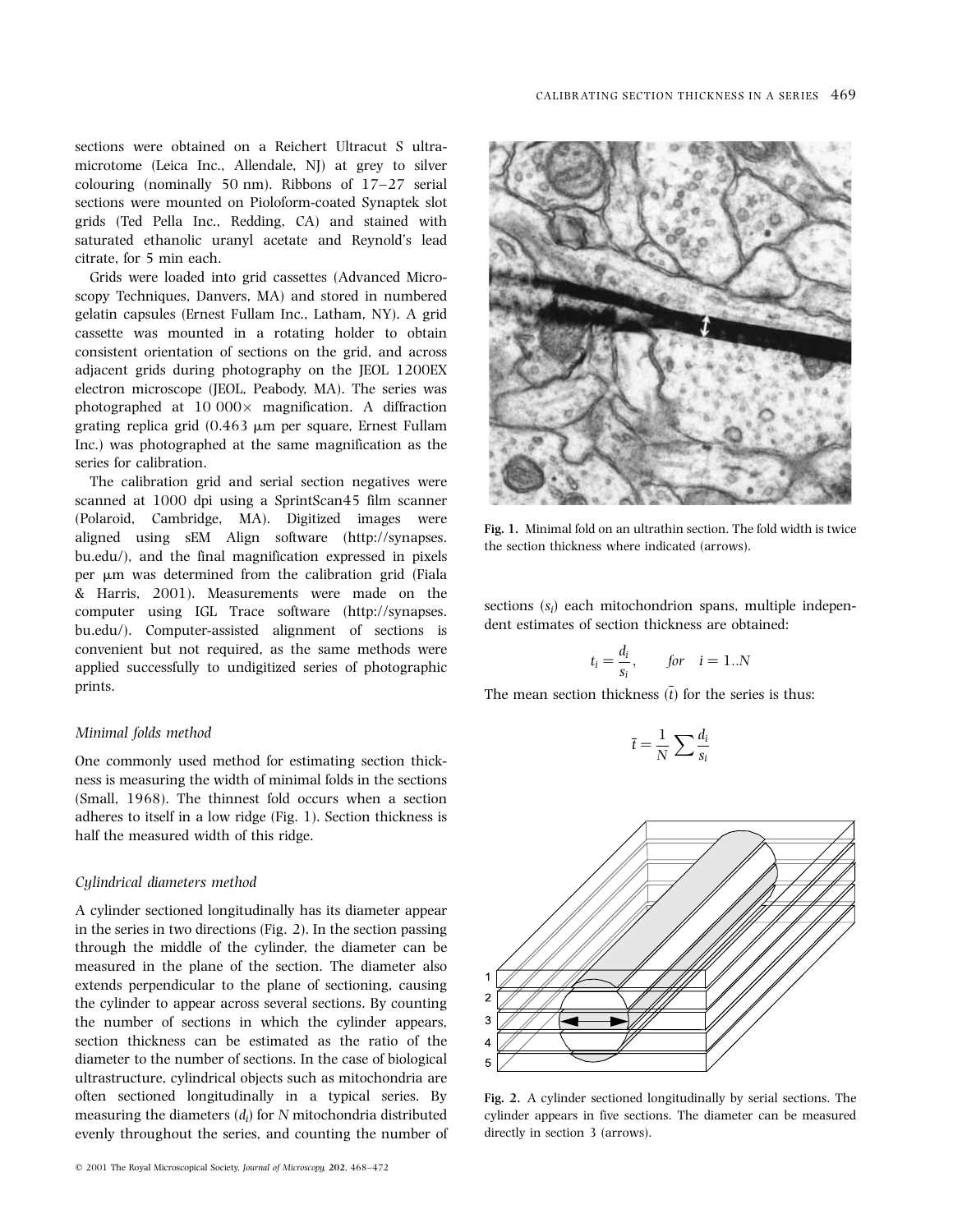

Procedurally, begin by making sure that the mitochondrion is longitudinally sectioned. The mitochondrion should disappear all at once from the sections (Figs  $3(a)$  and (f)), usually with a long grey shadow in the final sections (Figs 3(b) and (e)). If the mitochondrion instead gradually disappears along its length, it is obliquely sectioned and should not be used. Because the long axes of mitochondria are typically orientated parallel to microtubules, longitudinally sectioned microtubules nearby are another indicator of proper orientation. In many cases, mitochondria may be only partly parallel to the plane of sectioning. In these cases, just the longitudinal portion is used.

Fig. 3. A set of six serial sections through a longitudinally sectioned mitochondrion: (a) is the first section, and  $(f)$  is the last section in the series, proceeding counterclockwise. This mitochondrion is recognized as longitudinally sectioned by the presence of long microtubules beside it (black arrows). The numbered arrows depict locations of five different measurements. The diameters were measured by the thin white lines on section (c) for measurement 4, and on section (d) for the other measurements. The results of these measurements are summarized in Table 1. yielding a mean section thickness of 50 nm. Scale bar in (d) is  $0.5 \mu m$ .

Pick a location along the length of the mitochondrion where the measurement of diameter will be made. Then locate the section on which the diameter is widest. Typically, the membranes are also most distinct on this section. Measure the diameter perpendicular to the long axis of the mitochondrion at the chosen location on this section. As an example, consider location 1 on the mitochondrion in Fig. 3. It is widest on the section of Fig.  $3(d)$ , where all of the mitochondrial membranes are distinct. The diameter for location 1 measures 168 nm.

Determine how many sections the mitochondrion traverses at the point where the diameter was measured.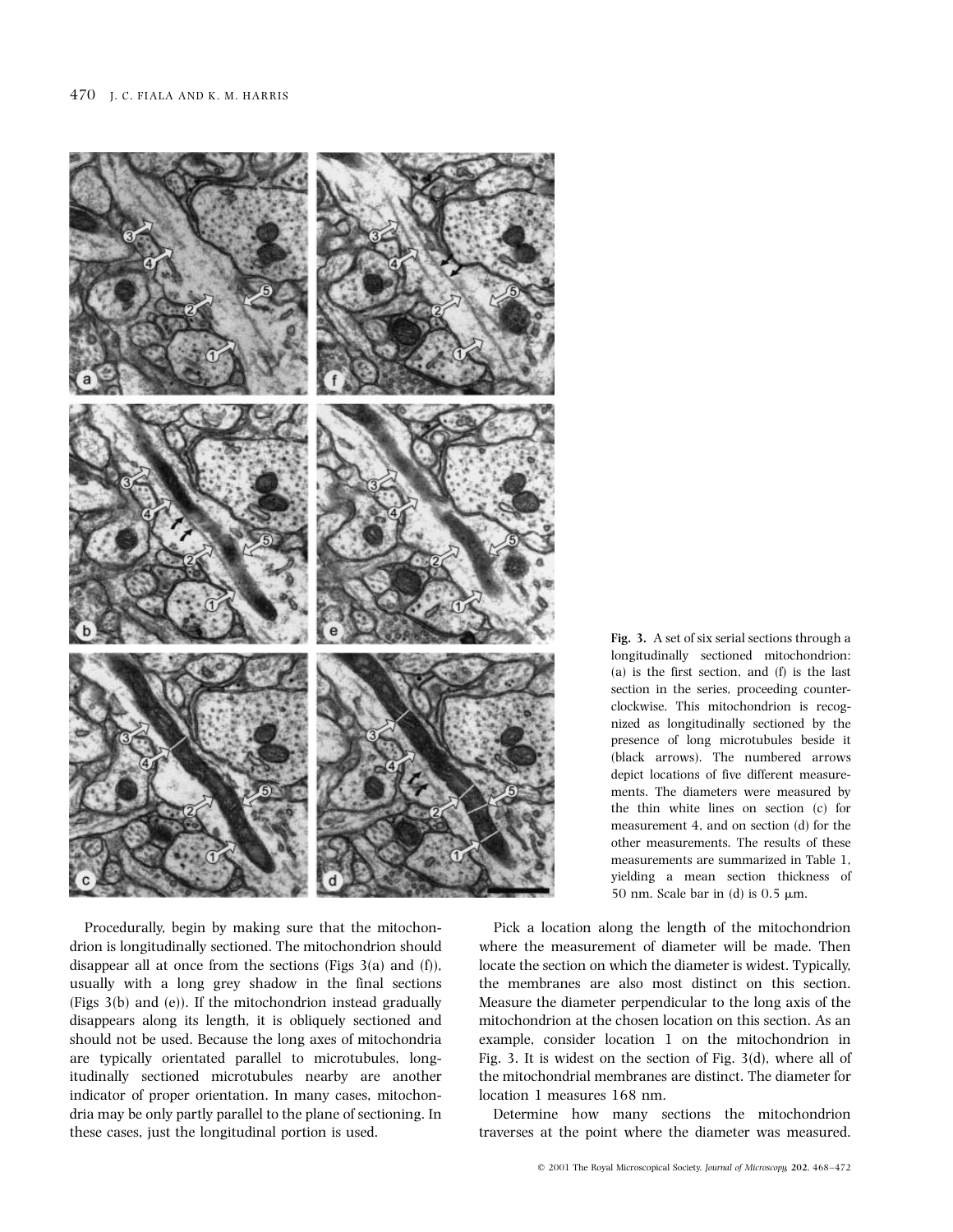The first and last sections through the outer membrane of a mitochondrion are scored as  $1, 0.75, 0.5$  or  $0.25$  section. depending on the image. If cristae are visible at the measured location on an edging section, it is given a full score of 1. A dark grey shadow receives a score of 0.75, a medium grey shadow receives a score of 0.5 and a faint grey shadow receives a score of 0.25 section. These edge scores are then added to the number of intervening sections to get the full section count. For the example of the measurement at location 1, the scoring is  $0.5$  on Fig.  $3(b)$  and  $0.5$  on Fig. 3(e). With two intervening sections (Figs  $3(c)$  and (d)), the section count is 3.0. The section thickness for the measurement at location 1 is thus  $168/3 = 56$  nm. Several other possible measurements through different parts of the mitochondrion are illustrated in Fig. 3 and Table 1.

### **Results**

The series prepared from the hippocampal slice had many folds and hence was not suitable for serial EM reconstruction. However, it was useful for comparing estimates of section thickness obtained by the minimal folds and cylindrical diameters methods in the same set of serial EM sections. Mean section thickness was determined by the cylindrical diameters method using 26 mitochondria distributed throughout the series. One of the mitochondria used is shown in Fig. 3. This method produced an estimated section thickness of 50 nm, which was within 2.5% of the minimal folds estimate (Fig. 4).

Estimates obtained using the cylindrical diameters method are repeatable by independent observers. In Kirov et al. (1999), the method of measuring mitochondrial diameters was applied by making hand measurements using calipers on photographic prints. We repeated the section thickness estimation for three of the same series used in Kirov et al. (1999) with independent sets of mitochondrial measurements on scanned, aligned and digitally calibrated series using the computer. These new measurements were made by investigators other than those

Table 1. Cylindrical diameter measurements made from Fig. 3.



Fig. 4. Mean section thickness estimated from minimal folds measurements are not significantly different from those obtained by the cylindrical diameters measurements obtained from longitudinally sectioned mitochondria in the same set of serial EM sections. Error bars depict standard deviations.

making the original measurements. The section thickness estimates agreed to within 2.5% for all three series (Fig. 5).

## **Discussion**

The cylindrical diameters method obtains the same estimate of section thickness as the method of minimal folds, which agrees with interferometric measurements (De Groot, 1988). However, it has the advantage of being applicable to series without undesirable folds. This method is relatively quick on digitized series, and can be easily performed using freely available software for serial EM.

The method can be applied to any spherical or cylindrical serially sectioned objects of sufficiently uniform diameter. Rod-shaped mitochondria, abundant in most eukaryotic cells, are a particularly attractive candidate for ultrastructural work. In our laboratory, the method applied to longitudinally sectioned axons and dendrites has produced comparable section thickness estimates to that obtained using mitochondria. We anticipate that the method could

| Measurement<br>point | First section<br>with<br>mitochondrion | Score on<br>first<br>section | Last section<br>with<br>mitochondrion | Score on<br>last<br>section | Number of<br>intervening<br>sections | Section<br>count | Section of<br>diameter<br>measurement | Diameter<br>(nm) | Section<br>thickness<br>(nm) |
|----------------------|----------------------------------------|------------------------------|---------------------------------------|-----------------------------|--------------------------------------|------------------|---------------------------------------|------------------|------------------------------|
|                      | <sub>b</sub>                           | 0.5                          | e                                     | 0.5                         | 2                                    |                  | d                                     | 168.1            | 56.0                         |
| 2                    |                                        | 0.5                          | e                                     | 0.75                        | 2                                    | 3.25             | d                                     | 163.8            | 50.4                         |
|                      |                                        | 0.75                         | e                                     | 0.5                         | 2                                    | 3.25             | d                                     | 143.8            | 44.3                         |
| 4                    | a                                      | 0.25                         | e                                     | 0.25                        | 3                                    | 3.5              | $\mathbf{c}$                          | 174.8            | 49.9                         |
| 5                    |                                        | 0.75                         | e                                     | 0.75                        | 2                                    | 3.5              | d                                     | 171.2            | 48.9                         |

© 2001 The Royal Microscopical Society, Journal of Microscopy, 202, 468-472